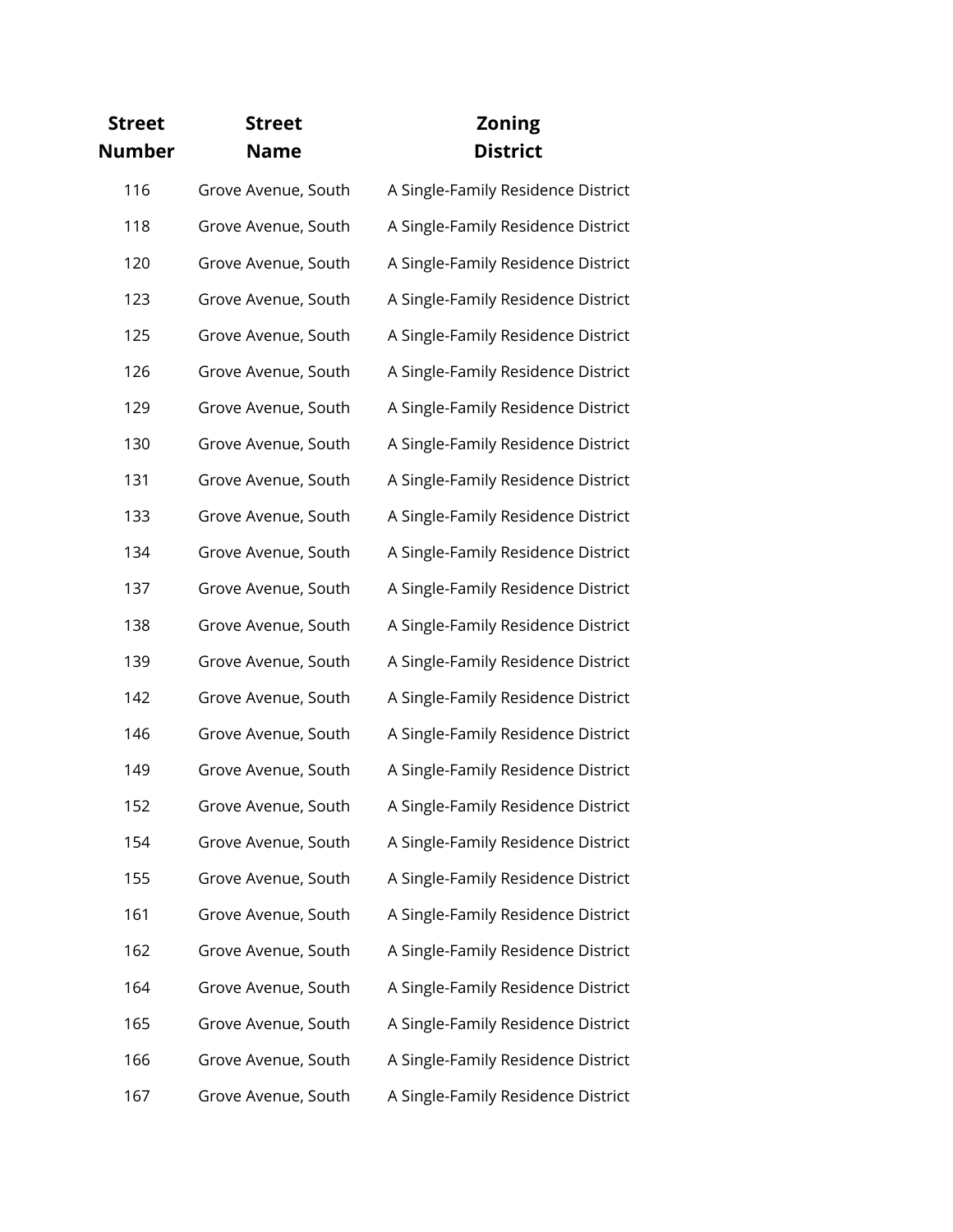| 169    | Grove Avenue, South | A Single-Family Residence District |
|--------|---------------------|------------------------------------|
| 173    | Grove Avenue, South | A Single-Family Residence District |
| $204*$ | Grove Avenue        | A Single-Family Residence District |
| $205*$ | Grove Avenue        | A Single-Family Residence District |
| 208*   | Grove Avenue        | A Single-Family Residence District |
| $211*$ | Grove Avenue        | A Single-Family Residence District |
| $212*$ | Grove Avenue        | A Single-Family Residence District |
| $215*$ | Grove Avenue        | A Single-Family Residence District |
| $219*$ | Grove Avenue        | A Single-Family Residence District |
| 220*   | Grove Avenue        | A Single-Family Residence District |
| $223*$ | Grove Avenue        | A Single-Family Residence District |
| 224*   | Grove Avenue        | A Single-Family Residence District |
| $227*$ | Grove Avenue        | A Single-Family Residence District |
| 228*   | Grove Avenue        | A Single-Family Residence District |
| 231*   | Grove Avenue        | A Single-Family Residence District |
| 232*   | Grove Avenue        | A Single-Family Residence District |
| $302*$ | Grove Avenue        | A Single-Family Residence District |
| $303*$ | Grove Avenue        | A Single-Family Residence District |
| 307*   | Grove Avenue        | A Single-Family Residence District |
| 308*   | Grove Avenue        | A Single-Family Residence District |
| $311*$ | Grove Avenue        | A Single-Family Residence District |
| 314*   | Grove Avenue        | A Single-Family Residence District |
| 317*   | Grove Avenue        | A Single-Family Residence District |
| $318*$ | Grove Avenue        | A Single-Family Residence District |
| $323*$ | Grove Avenue        | A Single-Family Residence District |
| $326*$ | Grove Avenue        | A Single-Family Residence District |
| 330*   | Grove Avenue        | A Single-Family Residence District |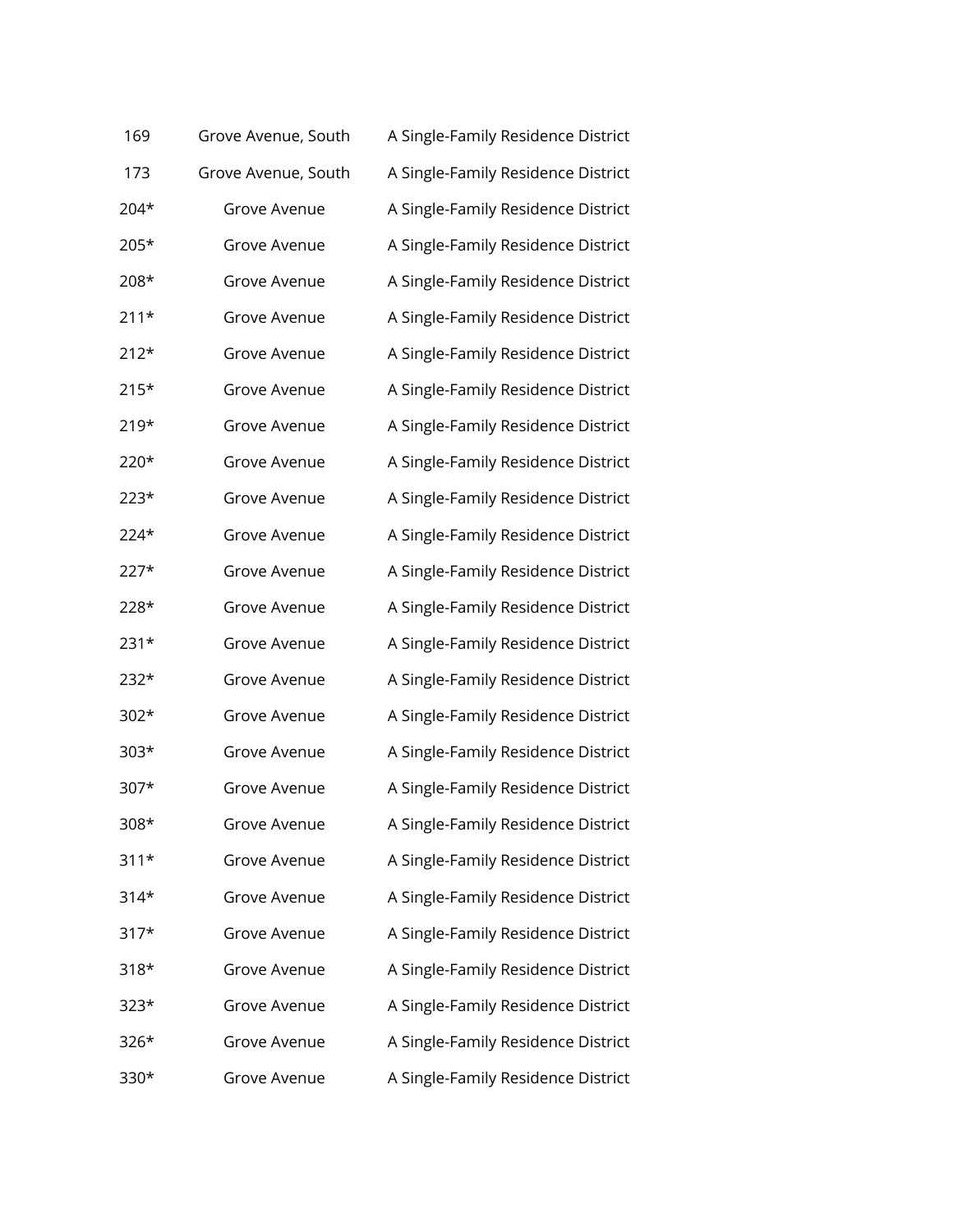| $331*$ | Grove Avenue | A Single-Family Residence District |
|--------|--------------|------------------------------------|
| $332*$ | Grove Avenue | A Single-Family Residence District |
| 334*   | Grove Avenue | A Single-Family Residence District |
| $340*$ | Grove Avenue | A Single-Family Residence District |
| 404*   | Grove Avenue | A Single-Family Residence District |
| 408*   | Grove Avenue | A Single-Family Residence District |
| $416*$ | Grove Avenue | A Single-Family Residence District |
| 418*   | Grove Avenue | A Single-Family Residence District |
| $422*$ | Grove Avenue | A Single-Family Residence District |
| 621    | Grove Avenue | A Single-Family Residence District |
| 622    | Grove Avenue | A Single-Family Residence District |
| 624    | Grove Avenue | A Single-Family Residence District |
| 625    | Grove Avenue | A Single-Family Residence District |
| 636    | Grove Avenue | A Single-Family Residence District |
| 642    | Grove Avenue | A Single-Family Residence District |

[\\* Property is l](https://wyomingohio.gov/download/Historic Preservation Documents/Design Guidelines for Historic Properties.pdf)ocated in the Village Historic District. Please refer to the City of W [for Historic Pr](https://wyomingohio.gov/download/Historic Preservation Documents/Design Guidelines for Historic Properties.pdf)operties for any building projects. (Link)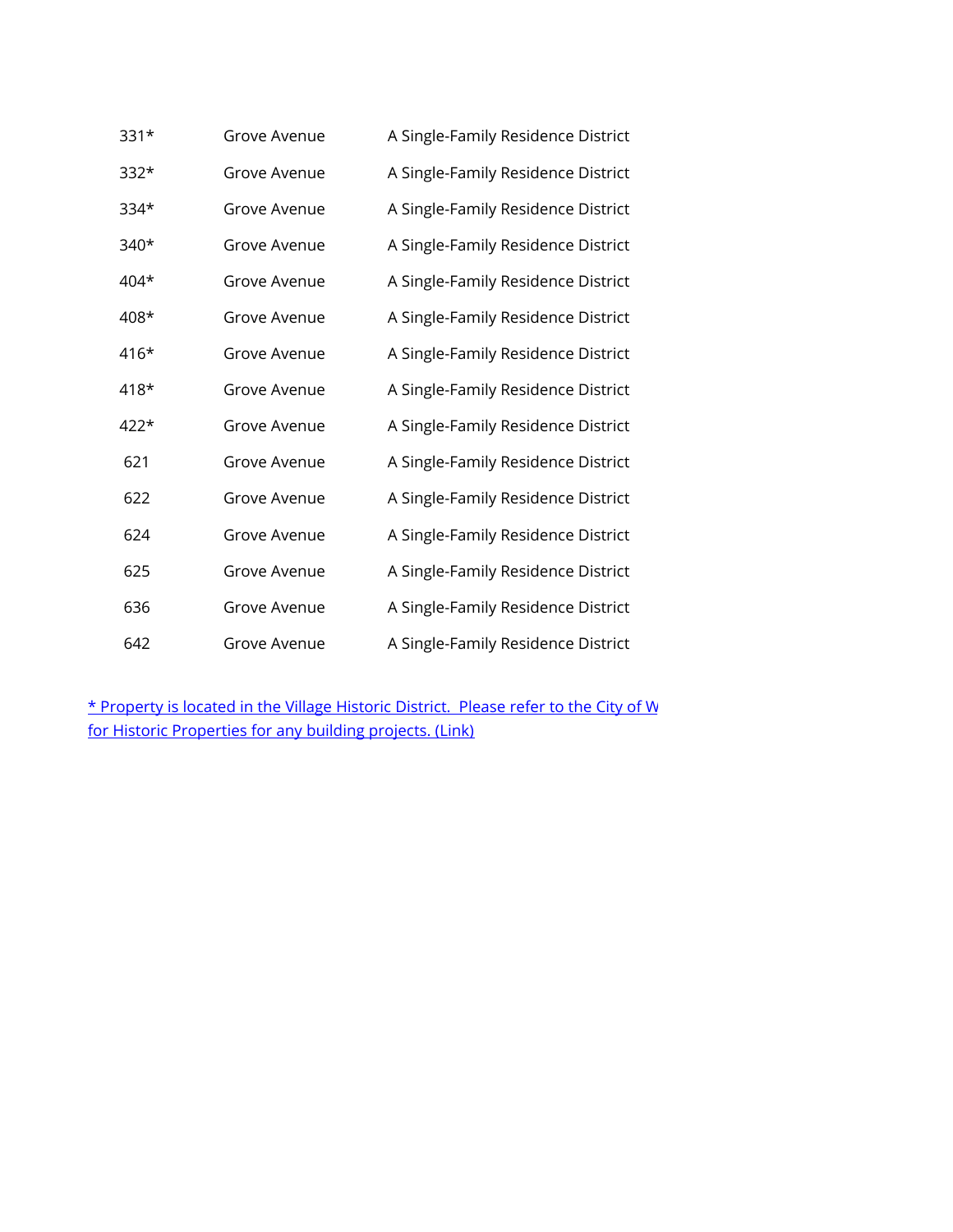## **Minimum Lot Size**

7,500 square feet

7,500 square feet

7,500 square feet

7,500 square feet

7,500 square feet

7,500 square feet

7,500 square feet

7,500 square feet

7,500 square feet

7,500 square feet

7,500 square feet

7,500 square feet

7,500 square feet

7,500 square feet

7,500 square feet

7,500 square feet

7,500 square feet

7,500 square feet

7,500 square feet

7,500 square feet

7,500 square feet

7,500 square feet

7,500 square feet

7,500 square feet

7,500 square feet

7,500 square feet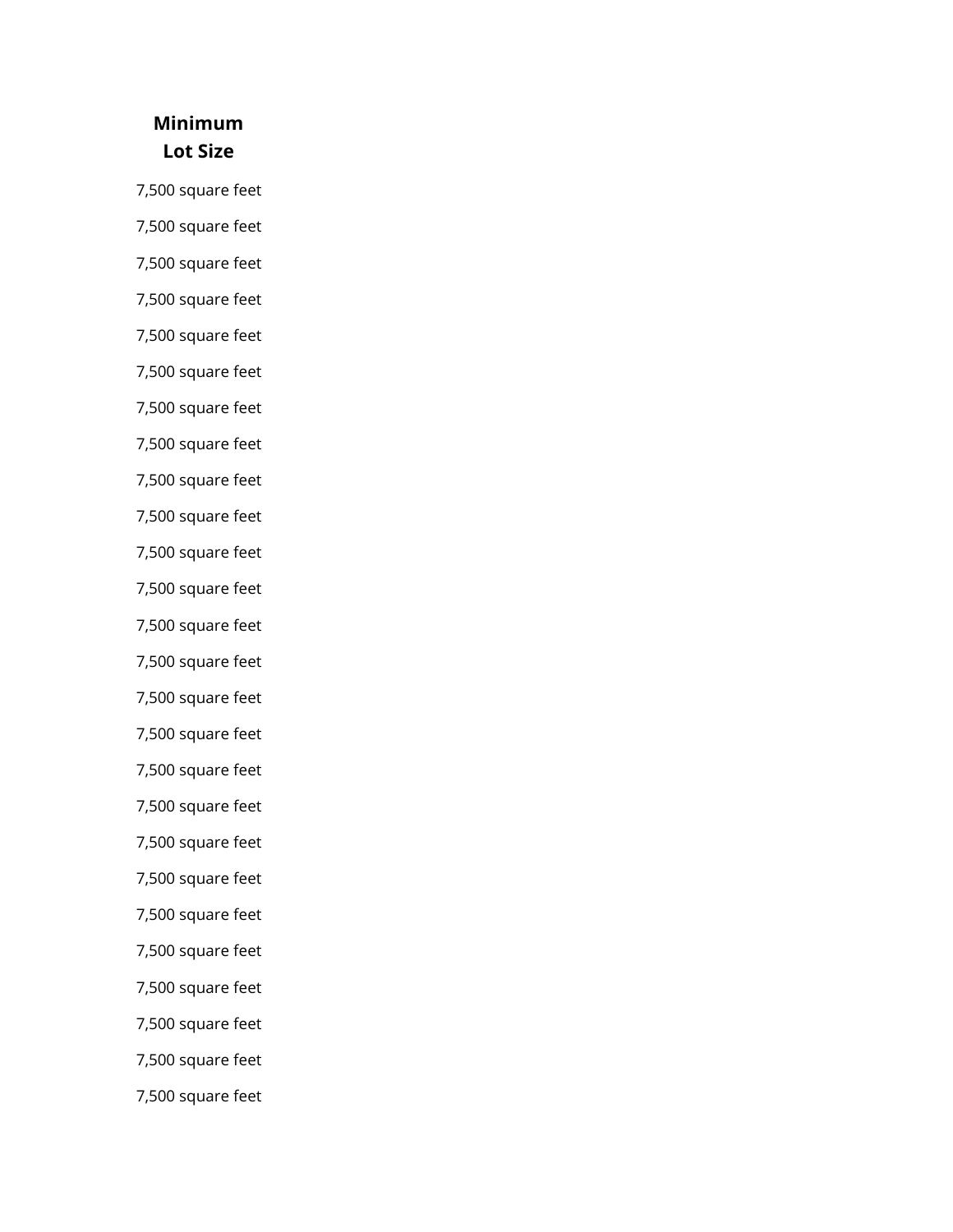7,500 square feet

7,500 square feet

7,500 square feet

7,500 square feet

7,500 square feet

7,500 square feet

7,500 square feet

7,500 square feet

7,500 square feet

7,500 square feet

7,500 square feet

7,500 square feet

7,500 square feet

7,500 square feet

7,500 square feet

7,500 square feet

7,500 square feet

7,500 square feet

7,500 square feet

7,500 square feet

7,500 square feet

7,500 square feet

7,500 square feet

7,500 square feet

7,500 square feet

7,500 square feet

7,500 square feet